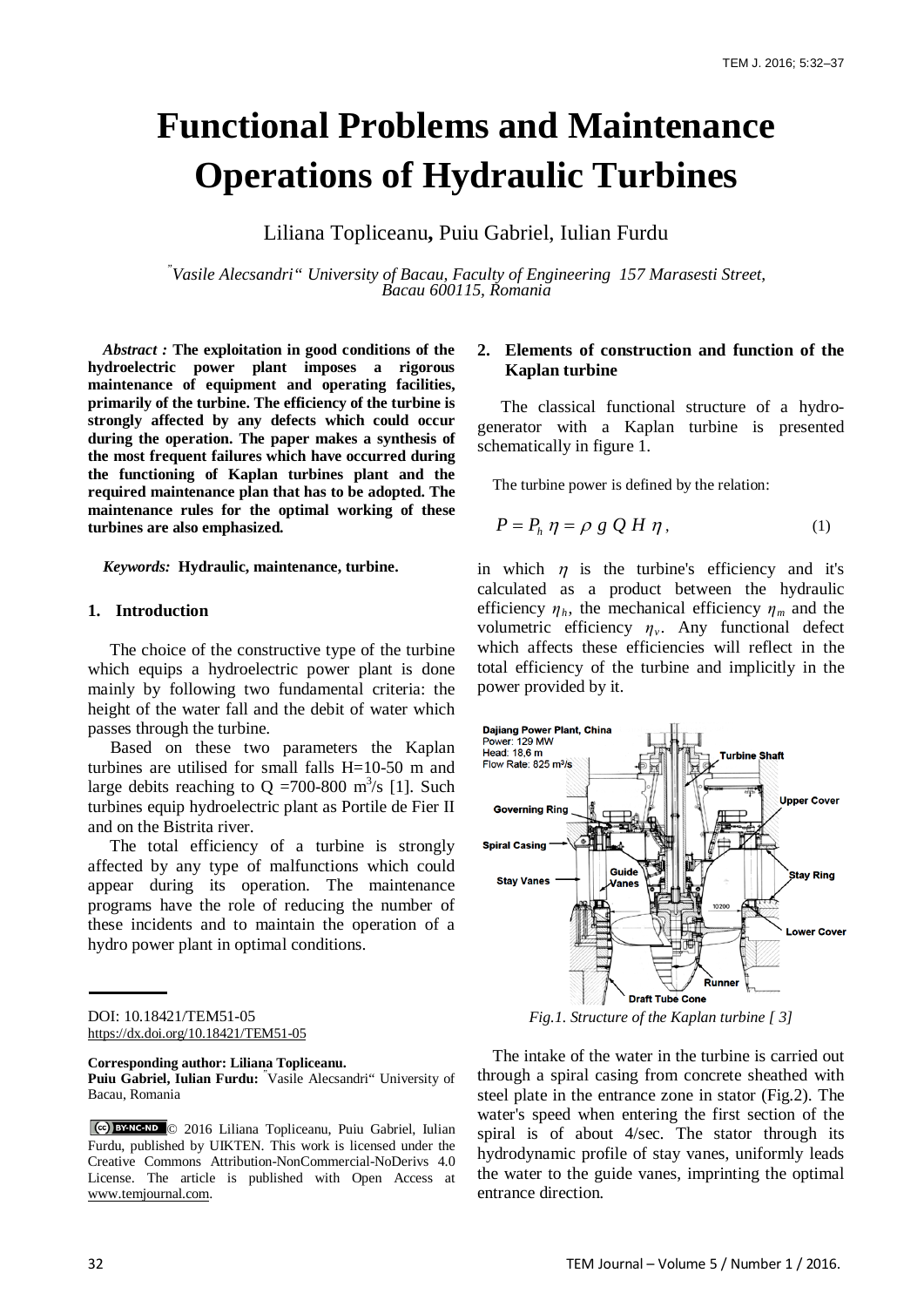

#### *Fig.2 Stator*

The modification of the entrance of the wicket gate, by changing the position of the blades, allows the possibility of certain different debits in the turbine and implicitly the realization of different powers transmitted to the hydro- aggregate. The actuation of the wicket gate mechanism (Fig. 3.) is made by two classical servomotors.



*Fig.3. Turbine cap and the wicket gate control system*

The water reaches the runner (Fig. 4.), where the transformation of the hydraulic energy of the water into mechanical energy takes place. For the carrying out of certain efficiencies with high values throughout the entire guaranteed functionary domain, the turbine is provided with a double adjustment. This double adjustment consists in the concomitant rotation in the same orientation of the blades of the wicket gate and of the rotor's pallets, rotation ordered by the speed regulator through the control system and the combinatorial cam. The blades' rotation toward opening and shutting is carried out through the medium of a hydraulic actuator installed in the clump of the runner and a star guidance system with the crank and connecting-rod assembly. The action actuator of the blades is commanded by the speed regulator, through the medium of the cast lid and the distribution column.



*Fig.4 Runner hub* To avoid oil losses outside the cap and to avoid

water infiltrations inside the turbine, sealing rubber rings have been installed on the circumference of the blades flanges and on the hub openings.

The transition of the torque motor from the turbine's rotor to the hydro generator's hitch is done with the help of the turbine shaft (Fig. 5.). At the cowl level of the turbine, the shaft is guided by a guidance bearing which can assume the eventual radial charges resulted from the imbalance of the rotor masses and the patchy hydraulic forces which can appear on the runner.



*Fig.5. Turbine shaft*

To avoid the water's penetration in the bearing of the shaft and in the turbine's cap, a service sealing is installed and also a backup one provided with sealing rings of lead and rubber respectively. The avoidance of possible dangerous depressions in the rotor's area and of the aspiration tube, caused from a sudden closing of the wicket gate or of some transitional functionary regimes, is possible through the use of the breaking vacuum valves placed on the top of the turbine. The breaking vacuum valves seal under the influence of the force of a spiral compressing arch and the opening of them is done under the action of the atmospheric pressure, allowing the air to enter the rotor's area.

The access to the spiral casing is done through a visiting window and its emptying is done through a delivery valve. In case one or more shearing bolts break, as a result of a penetration by a foreign object between the pallets of the guide vane, the contacts of safety microswitches, installed on the levers blades, close and the defect is signalled to the control panel of the hydropower system.

In case of revisions or reparations, the clearing out of the oil from the rotor and the distribution column is realized through the medium of the drain valves installed in the rotor hub.

The hydro generator (Fig. 6.) has in its composition two types of bearings, a radial-axial bearing (superior) and a radial bearing (inferior). The radial-axial bearing is a bearing combined axially and radially, installed in the superior star. The axial bearing itself has the role to sustain the rotary parts (rotor generator, shafts, turbine rotor) and assume the hydraulic force created in the turbine's rotor. The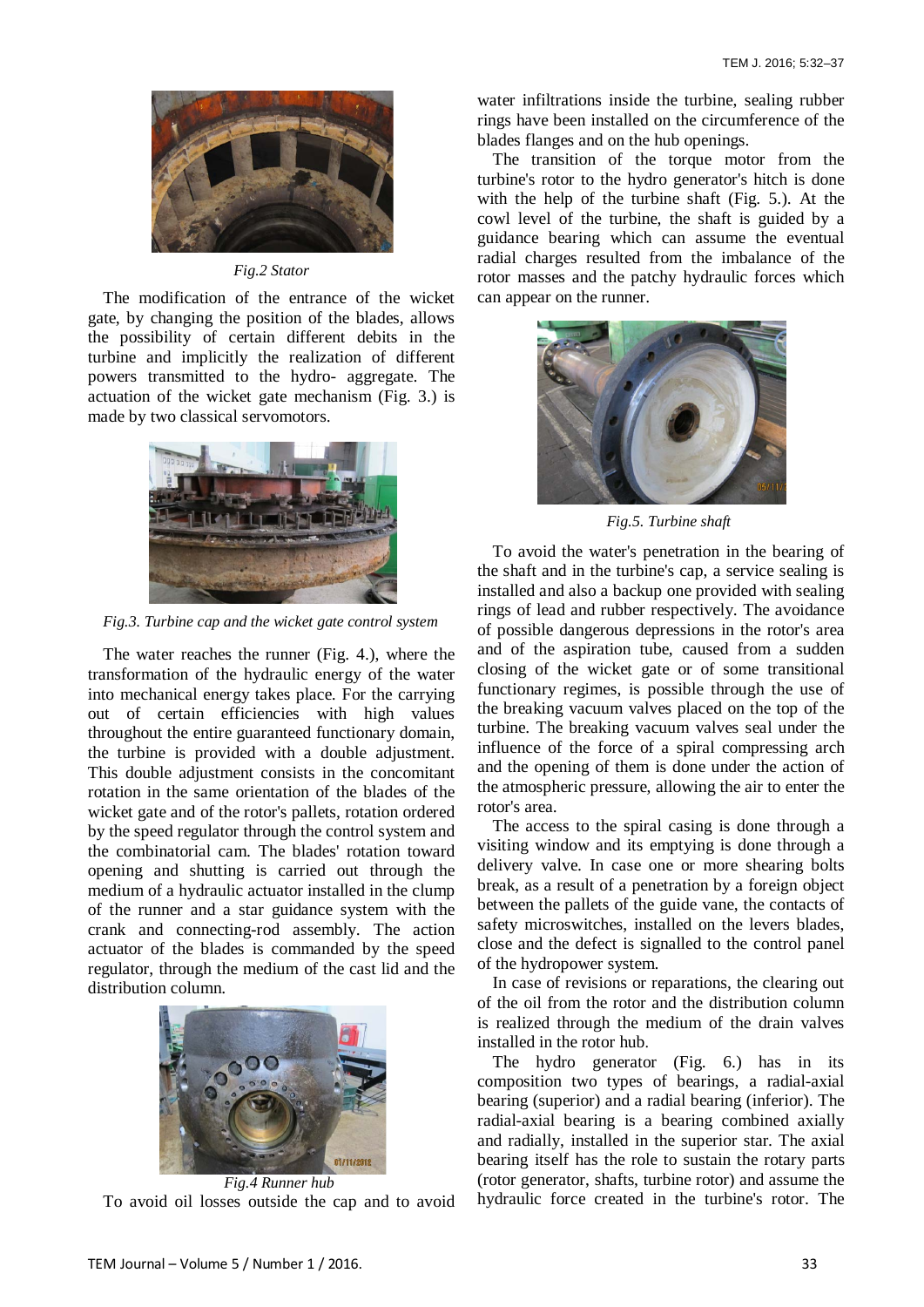radial bearing within the radial-axial bearing has the role of guiding the shaft of the generator's rotor. The inferior radial bearing is a simple bearing having only the role of guiding the shaft of the generator's rotor on the inferior side.

On the hydro generator's shaft, on the superior side the axial hub is s shrink using the help of semi-ringed feathers. Bottom radial bearing hub is made of one piece with the shaft.



*Fig.6. The hydro generator (rotor generator and fixed coil generator)*

The weight of the rotating parts and the hydraulic axial force of the water are transmitted through the medium of the axial bearing to upper star, then to the generator's hull, and in the end, to the foundation through the assistance of support plates. The upper star has from 4 to 12 arms and the inferior star between 4 and 8 arms which are supported by the foundation. On each arm of the inferior star, a braking mechanism is installed.

The hydro generator is cooled through auto ventilation with air in closed circuit. The guiding of the air is realised with the help of two shields: the superior shield-installed between the arms of the superior star, and the inferior shield-installed on the arms of the inferior star. From the parts which cool the air, to reach the inferior part of the machine, the air passed through channels which go through the foundation on which the hull's hydro generator is set on.

### **3. Defects which appear in the functioning of the turbines**

The complexity of its construction, succinctly presented in the previous paragraphs give points to the possibility of certain malfunctions to appear at the subassembly of the hydro generator [3, 8]. The most frequent are presented in Fig.7.

The cavitation which is avoided by choosing the type of turbine and can be controlled through the use of certain specialised software is not taken into consideration.

The causes for the apparition of such failures and the impact they produce on the normal functioning of the hydro power plant are presented in Table 1.



*Fig. 7. Defects of mechanical, electrical and hydraulic components*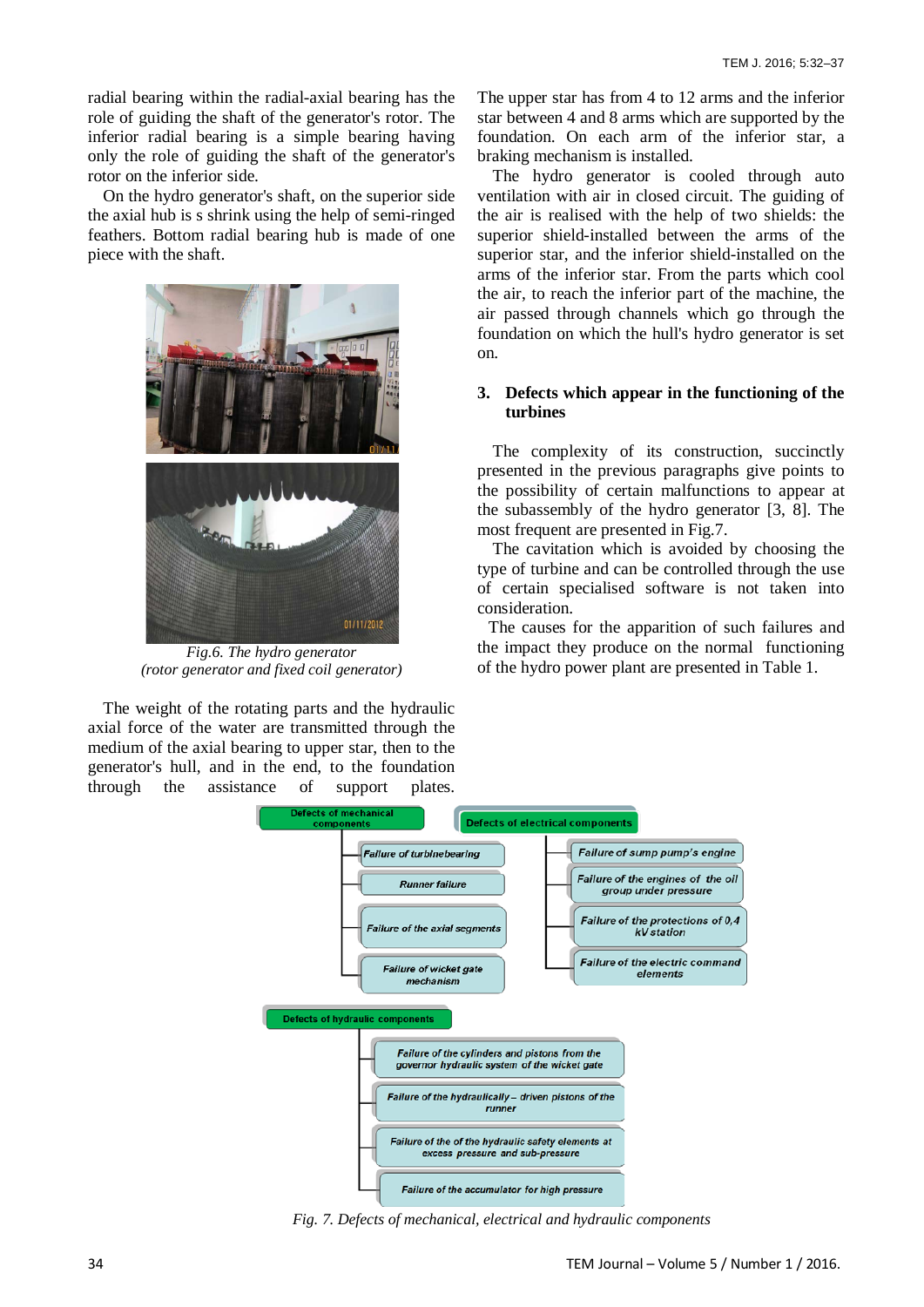| Flaw designation                                                                                      | Possible causes                                                                                                                                                           | Effects                                                                                                                                                             |
|-------------------------------------------------------------------------------------------------------|---------------------------------------------------------------------------------------------------------------------------------------------------------------------------|---------------------------------------------------------------------------------------------------------------------------------------------------------------------|
| The failure of the turbine<br>bearing                                                                 | An accidental lack of water in the<br>lubrication and cooling system                                                                                                      | The impossibility of turbine functioning<br>The burning of the rubber backings<br>The unavailability for a long period of time<br>which represents financial losses |
| The failure of the runner                                                                             | breaking<br>driven<br>The<br>of<br>a<br>mechanism of the blades<br>Oil leaks at the sealing of the rotor's<br>blades                                                      | The impossibility to maintain control on the<br>adjustment of the rotor. The unavailability of the<br>turbine for a very long period of time                        |
| The malfunction of the axial<br>segments                                                              | An antifriction material of poor<br>quality and high temperature of the<br>oil in the axial-radial casing                                                                 | The depletion of the oil casing<br>The danger of interposing debris, which could<br>lead to an imperfect functioning                                                |
| The failure of the wicket<br>gate mechanism                                                           | The penetration of foreign matters<br>in water hydraulic circuit, which<br>would result in breakage of levers                                                             | Unavailability of the turbine for a long time<br>Increasing the clearance in bushing blades,<br>which would lead to replacing<br>them                               |
| The failure of sump pump's<br>engine                                                                  | The burning of winding either as a<br>result of normal wear or<br>as<br>overload                                                                                          | Impossibility of the use of pumps                                                                                                                                   |
| Failure of the engine of the<br>oil group under pressure                                              | The burning of winding either as a<br>result of normal wear or<br>as<br>overload                                                                                          | Impossibility of the use of pumps                                                                                                                                   |
| The failure of the electric<br>comand<br>signaling<br>and<br>elements<br>(lamps)<br>and<br>buttons)   | Depreciation of the contacts<br>Burning of the signaling lamp for<br>resistance operation                                                                                 | Failure aggregates coupling from the control<br>panel<br>Failure to signal operator about the turbine<br>operation.                                                 |
| failure<br>$\overline{\text{of}}$<br>The<br>the<br>protections of 0,4 kV station                      | The occurrence of a short circuit<br>Switches failure                                                                                                                     | Impossibility of station operation<br>Non-operating of the power plant                                                                                              |
| The failure of the servo-<br>drives of wicket gate                                                    | Inappropriate type<br>of sealing<br>elements which lead to the cylinder<br>and piston wear                                                                                | Non-operating of servo-drives, unavailability of<br>turbines for a very long time                                                                                   |
| failure<br>of<br>The<br>the<br>hydraulically driven piston<br>of the runner                           | The line of shafts not made<br>properly and great clearances of<br>bearings (slackness)                                                                                   | Failure of the drive rotor, turbine unavailability<br>for a very long time                                                                                          |
| The failure of the hydraulic<br>elements<br>safety<br>for<br>under<br>overpressure<br>and<br>pressure | relief<br>valve<br>The<br>pressure<br>adjustment much higher than the<br>pressure provided in the installation<br>Blocking valves due to impurities<br>from hydraulic oil | The occurrence of overpressure that can damage<br>pipes and distribution or control systems                                                                         |
| failure<br>of<br>The<br>the<br>accumulator<br>for<br>high<br>pressure                                 | It<br>is<br>due<br>from<br>to<br>pressure<br>installations                                                                                                                | Major wear of the compressors                                                                                                                                       |

*Table 1. Failures of the components of hydro power plant* 

#### **4. Maintenance activities of the hydro generator**

To prevent eventual malfunctions which could appear during the operation of the Kaplan hydraulic turbine, the maintenance plan must be realized and respected. This maintenance plan must allow the establishment of all flaws and the way to fix them in the shortest period of time.

# *A. Maintenance activities for the mechanical components*

1. the continuous checking of the lubrication of the bearing - timed control graphics (3 times/12 hours). Transducers will be installed which indicate the debit and the pressure on the water-lubrication installation completed with displaying systems and signalling capabilities for the intervention of the personnel on shift;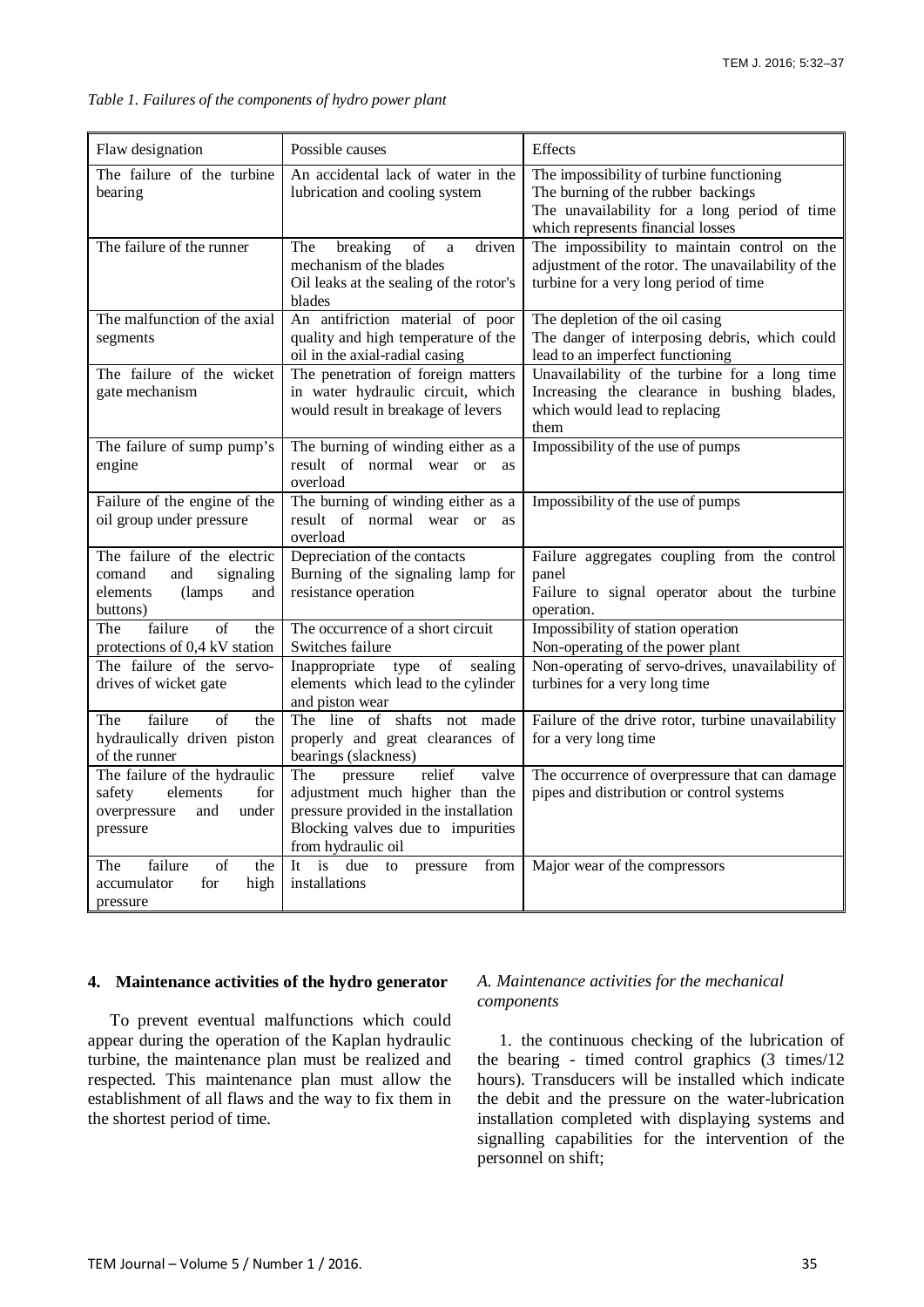2. the breaking of the acting mechanisms of the runner's blades - preventive maintenance is difficult to realize. On account of the sealing spindles from the rotor's blades, they can be prevented through the use of some high quality gaskets. These interventions are done when a capital reparation is being effectuated [9];

3. the depreciation of the antifriction material is owed to the debris from the oil, even from the circulation ducts. These interventions can be prevented when filtering the oil prior to introducing it into the system;

4. the prevention of the levers of the wicket gate breaking is done by thickening the bar grate of the water intakes or supplementing with another bar grate (variant less accepted).

*B. Maintenance activities on the electric components.*

1. using ohmmeters to measure the values of the resistances;

2. the installing of new protections;

3. the application of protective sheets on the contactors buttons, replacing the lamps which have light bulbs with some which have LEDs

*C. Maintenance activities on hydraulic components*

1. replacing the old gaskets with new ones - this operation can be done only when a capital reparation is being performed;

2. remaking the line of shafts and the clearances of the bearings - this operation can be done only when a capital reparation is being performed

3. documenting and respecting the utilization prescript of the appropriate pressure for the valves. Periodically filtering the oil based on the number of hours it was in function;

4. installing some traducers which allow the observation of the decrease and growth of pressure from the compressed air system. The choosing and adapting of the compressor appropriate for the respective installations.

According to the definition, maintenance represents the totality of operations done towards maintaining or repairing a technical system. The most important task of maintenance is assuring the long-term functionality of the equipment.

Based on purpose, the following categorisation can be made:

1. preventive maintenance which has as objective to reduce the probabilities of failure or degradation of equipment. It can be systematic (checkouts and current reparations, revisions and capital reparations) or predictive (following the evolution in time of the attrition parameters so that the maintenance interventions can be realized before the defect's apparition).

2. corrective maintenance represents the ensemble of activities realized after the failure of the system or after the degradation of its function in an unforeseen way. These activities consist in localizing and diagnosing the defects in interventions to re-establish a proper operation [4, 6].

The specialty literature [5, 7] defines a system's technical capacity to be restored into function in the shortest possible time, following the remediation of a fault, through the term of maintenance.

Respecting the maintenance plans, also including the assurance of the tools and of the spare parts, the making of reparation charts, etc., assures high maintenance of the hydro-generators [4].

It can be easily observed which category of maintenance, the solutions for repairing the mechanical, electrical and hydraulic flaws presented previously belong to.

The predictive maintenance is very important to be conducted in accordance with the shortest lifetime of composing elements in order to prevent a fault that occurs with important costs in materials and time function. In many situations, considering the differences between theoretical and practical exploitation conditions, the lifetime could be shorter than the estimation time of good function proposed by fabricant and close monitoring of the parameters is very important.

# **5. Conclusion**

At the present day, approximately 26% of the energy consumption worldwide is assured by hydraulic sources.

Romania is energetically exploiting approximately 52% of its hydraulic potential. The preservation in good conditions of the hydro generators which produce energy is conditioned by maintenance programs well put together.

This paper presents the principal defects which could occur when exploiting the Kaplan hydro generators and some prevention measures and solutions to these defects which have to be included in the maintenance programs.